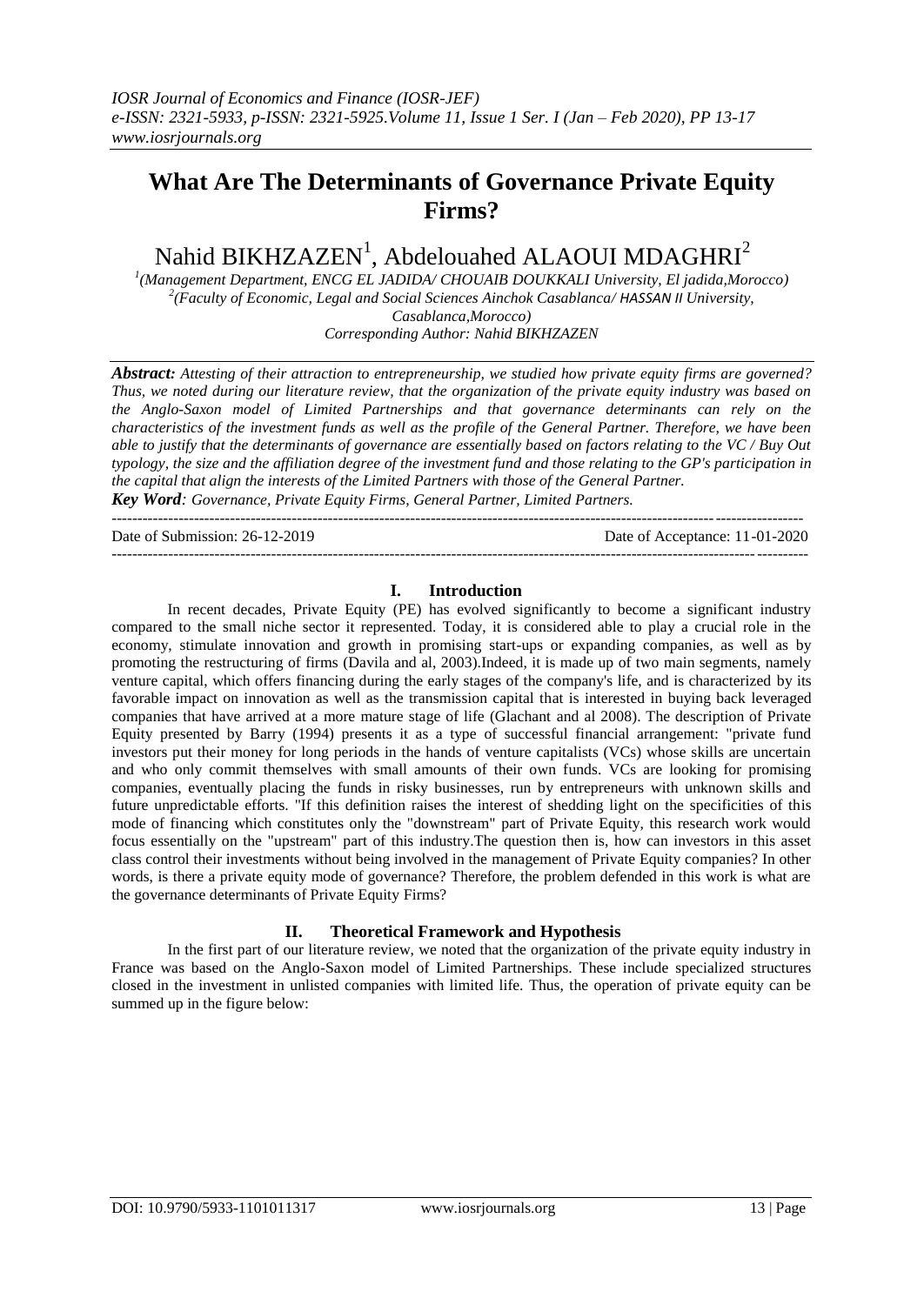

Source: Gilligan and Wright (2014).

Investors place their capital in a mutual fund whose management is entrusted to a management company that decides only on investments, the organization of the follow-up of portfolio companies and outflows. According to the Anglo-Saxon legislation, we have discerned that the investment fund is organized as a Limited partnership grouping investors whose liability is limited to the contribution of investors (limited partners - LPs) and a fund manager (General partner - GP), whose liability is full and the capital contribution reduced. During the first five years of the fund, the General Partner selects investment opportunities (Targets) and conducts transactions (Deals) by gradually raising funds from the LPs within the limit of the capital limit (Commited Capital) (Gilligan and Wright, 2014).

Thus, the extension of the analysis of our research work on the governance of private equity has allowed us to note that the "private equity company" is generally at the heart of a dual contractual relationship.The usefulness of the numerous reports and "good practice" guides published by the EVCA (2007) and Walker (2010), lies in the concrete actions formulated, concerning the governance mechanisms of the Private equity firms, notably the composition of the Board, the frequency of the interactions and contacts between the limited partners and the GPs as well as the staggering or financing modalities of the investment funds. In addition, the AFIC study (2010) shows that the supervisory function of the governance of management companies is mainly assumed by the board. Thus, we have noted that trust is a mechanism associated with any form of transaction and cooperation that accompanies and complements the traditional economic mechanisms of market and hierarchy, Charreaux (1998). It is therefore a natural part of corporate governance mechanisms. As a result, limited partners can maintain close relationships with their General Partners to continue to gain access to detailed information (Lerner and Schoar, 2004). The purpose is to ensure better monitoring of the existing fund, facilitate future reinvestment decisions and further develop personal relationships (Muller, 2008).

The relevance of this relationship for the understanding of private equity governance practices allowed us to build a research model that integrates, first of all, the intervention mechanisms of the LPs including the seat on the board of directors, the frequency of interaction and staggered funding; secondly, the determining factors of LPs involvement in this governance. The amplification of governance debates following the economic crisis prompted private equity professional associations to publish governance reports such as Walker's report (2010), the ILPA in 2009 and which were updated in 2011. The best practices recommended by these reports and which aim to manage at best the double agency relationship (linking on the one hand, the LP with the GP and the latter with the head of the target company), we have allowed to largely justify the assumptions made in our research model including factors related to investment funds (VC / Buy Out typology, size, degree of affiliation) and those relating to the profile of GP (compensation, equity participation, experience) that align the interests of Limited Partners with those of the General Partner.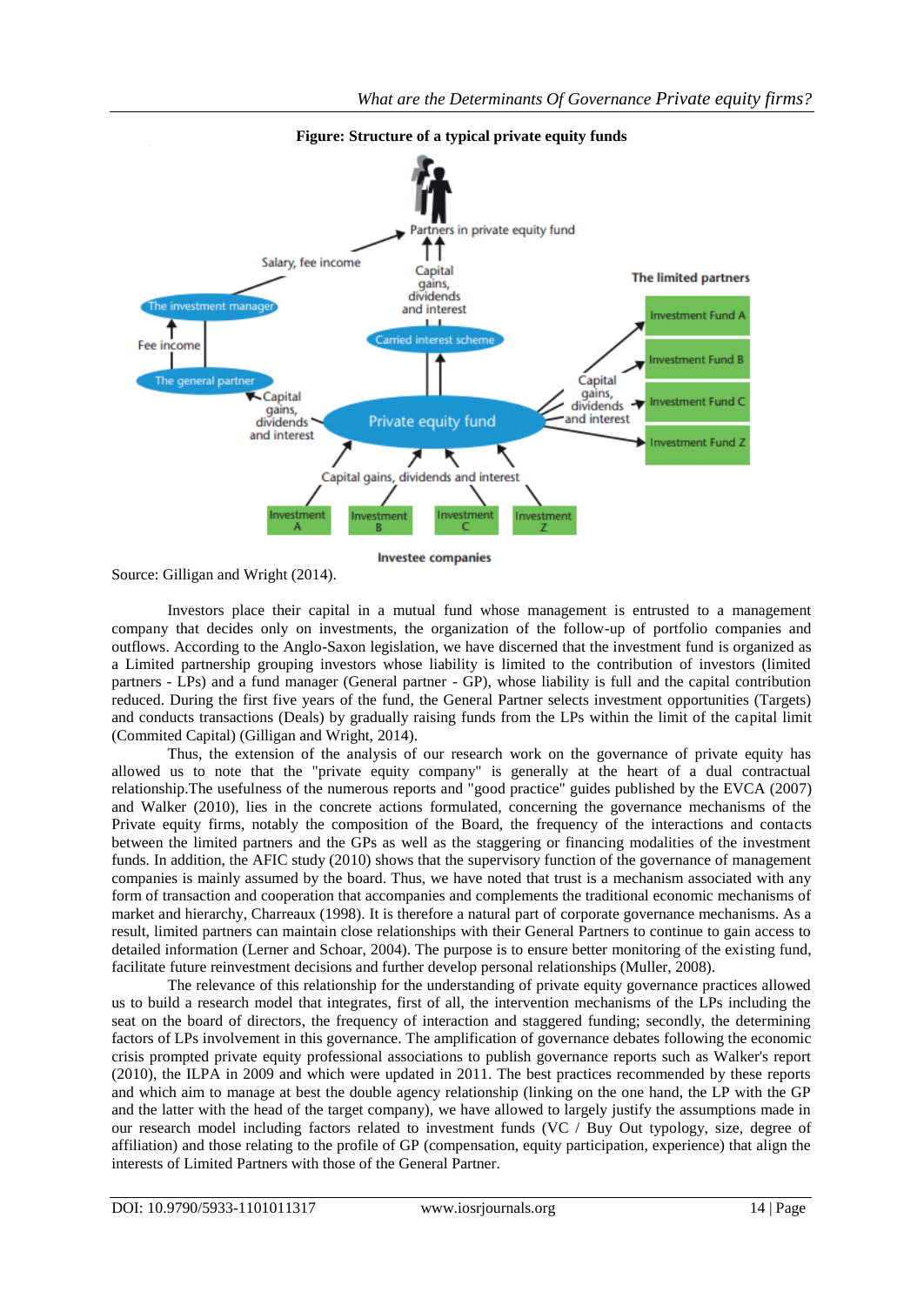The EVCA (2007)and Walker (2010) reports recommend the intensity of the monitoring and the presence of the limited partners in the first years of the creation of the investment funds. The portfolio, in this phase of creation, is even more fragile and more exposed to the risk of bankruptcy. Hence the hypothesis (1), the intensity of the tutoring in the first years of fund creation.

A range of studies (Lerner and al (2004), Phalippou and Zollo (2005), Glachant, Lorenzi and Trainar, (2008) ...) on the performance of private equity funds had noted the correlation of the intensity of Typology monitoring (venture capital / buy outs) which constitutes a strong motivation to integrate the typology of private equity funds as determining the monitoring or governance of this type of organization (hypothesis 2).

The principles of ILPA (2009, 2011), the Walker report (2010) and the EVCA study in 2007 encourage the transparency of information and the distribution of funds raised for a good appreciation of the management of GPs. Thus, the size of funds (fund size) also appears to be a crucial determinant for monitoring (hypothesis 3).

As for Demiroglu and al (2007) shows that Private Equity Group (PEG) transactions are perceived as less risky by creditors because they are considered more skillful in the monitoring and control of holding companies or because the reputation of the concept of the group serves to mitigate the costs of debt agency and thus lowers the need for banking supervision and control. Hence the interest of assuming (hypothesis 4) that the intensity of the monitoring of funds is negatively correlated with the independence of the fund (affiliation to groups).

The extension of our literature review also notes that the Limited Partner may be sensitive in its degree of monitoring and control of the investment fund to certain data concerning the General Partner.

In fact, the recommendations of the Walker (2010) report and the BVCA (2007), EVCA 2007 and ILPA (2009, 2011) guidelines indicate, on the one hand, a minimum participation percentage for the GP for each investment fund that he manages. This limits the control motives and reduces the interventionist behavior of the GP in favor of other riskier agency relationships. This assumes that the intensity of the funds' monitoring is negatively correlated with the GP's participation in capital (Hypothesis 5). On the other hand, the manager's experience appears to be a crucial determinant for monitoring, especially when most studies dealing with fund performance stress this aspect (hypothesis 6). In the report of Phalippou and Zollo (2005), whenever funds receive returns on their investments, the amount is proportionally distributed to LPs, GPS in the form of "fees and carried interest". Thus, the remuneration of the management could justify its strong implication in the process of creation of value for funds and decrease the intensity of the monitoring (hypothesis 7).

## **III. Material And Methods**

In this research work, we focused on the analysis of the governance system of private equity firms, which was based on a quantitative questionnaire study aimed at 1814 American and European General Partners constituting the Thomson Reuters database in two languages (French and English). In this quantitative study, we used regression method of analysis to test the hypothesis proposed. Data was analyzed using SPSS and has collected from 164 General partners.

#### **IV. Result and Discussion**

The investors in the sample confirm their activism at the level of their holdings, through a strong presence on the boards of directors. More than 58% of them sit on the boards of the funds. That said, the high presence of investors in the board is a means of control.The average number of hours devoted per month by the investor to the fund is about 3 hours per month (36 hours per year), in direct contact with the GP including meetings. Indeed, the average frequency of organized meetings is about two per year. That said, the frequency of interactions in Private Equity is greater than that of investing in a traditional company.

In the sample, the average number of capital calls on which investors allocate their financing is 8 rounds. This can be explained by the reluctance of investors in the sample to commit all their funds, while allowing them to have the opportunity to renew their commitment or to abandon the project. The high number of calls for funds makes it possible to deduce that investors consider the staggering of financing as a means of controlling and monitoring the management of Private Equity companies.

Based on the empirical literature on governance (Gompers and al, 2001), we were able to construct a governance index that corresponds to the average measures of the governance mechanisms identified to measure the level of involvement of the limited partners. . And to improve its quality, a reliability analysis based on the calculation of cronbach's alpha has been carried out.

Consequently, the results of the regression of all characteristics enabled us to show that the governance index can be explained solely by the size of the fund (hypothesis 3), its type (hypothesis 2) and its affiliation to the group (Hypothesis 4) as shown in Table 1 below: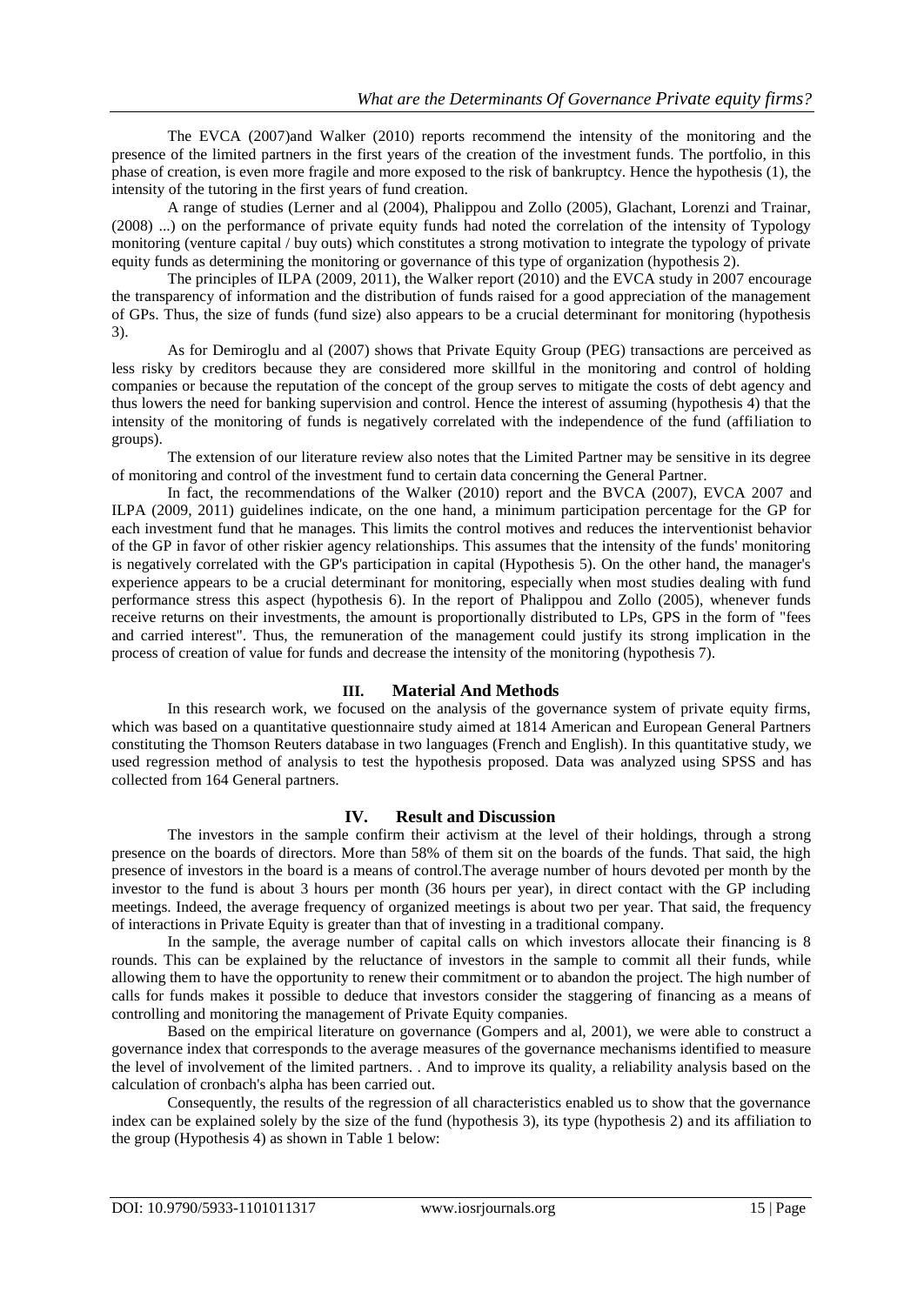|                        | Not standardized<br>Coefficients |                    | standardized<br>Coefficients |               |      | Correlations |         |         | <b>Collinearity Statistics</b> |       |
|------------------------|----------------------------------|--------------------|------------------------------|---------------|------|--------------|---------|---------|--------------------------------|-------|
| Model                  | А                                | Erreur<br>standard | Bêta                         |               | Sig. | Simple       | Partial | Partie  | Tolerance                      | VIF   |
| (Constant)             | 1,276                            | 3,913              |                              | .326          | .745 |              |         |         |                                |       |
| Fund Typology          | $-2,762$                         | 1,275              | $-144$                       | $-2.166$ .032 |      | .044         | $-.171$ | $-127$  | .782                           | 1,278 |
| Fund Development stage | .003                             | .892               | .000                         | ,003          | .998 | .107         | .000    | .000    | .877                           | 1,140 |
| Fund size              | 3,151                            | .845               | ,260                         | 3,731         | .000 | .502         | ,287    | .219    | .710                           | 1,408 |
| Equity participation   | $-.204$                          | ,569               | $-.026$                      | $-.360$       | ,720 | .249         | $-.029$ | $-.021$ | .656                           | 1,524 |
| Management fees        | .791                             | .649               | ,084                         | 1,217         | .225 | .366         | ,097    | ,072    | .722                           | 1,385 |
| Carried interest       | ,325                             | ,585               | ,037                         | ,556          | .579 | .268         | ,045    | .033    | .791                           | 1,264 |
| Experience             | ,178                             | ,789               | ,015                         | ,225          | .822 | ,304         | ,018    | ,013    | ,739                           | 1,353 |
| Affiliation degree     | 3.425                            | .582               | .487                         | 5,886         | .000 | .619         | ,427    | .346    | .505                           | 1,979 |

#### **Table 1: Coefficients<sup>a</sup>**

**Table 2 : Coefficients<sup>a</sup>**

This is all the more justified and reinforced by the results of the regression step by step. Since this type of treatment proposes a model with a high explanatory power while respecting at best the principle of parsimony.

| 1 апіс 4 . Соспісніз |                                  |                    |                              |          |      |              |         |        |                                |       |
|----------------------|----------------------------------|--------------------|------------------------------|----------|------|--------------|---------|--------|--------------------------------|-------|
|                      | Not standardized<br>Coefficients |                    | standardized<br>Coefficients |          |      | Correlations |         |        | <b>Collinearity Statistics</b> |       |
| Modèle               |                                  | Erreur<br>standard | Bêta                         |          | Sig. | Simple       | Partial | Partie | Tolerance                      | VIF   |
| (Constant)           | .489                             | 3,085              |                              | .483     | .630 |              |         |        |                                |       |
| Fund Typology        | $-2,918$                         | 1,186              | $-152$                       | $-2,460$ | .015 | .044         | $-193$  | .144   | .894                           | 1,119 |
| Fund size            | 3,103                            | .826               | .256                         | 3,757    | ,000 | .502         | 287     | ,220   | 733                            | 1,364 |
| Management fees      | 740                              | .628               | .079                         | 1,178    | 241  | .366         | 094     | .069   | .762                           | 1,312 |
| Carried interest     | 340                              | .557               | .038                         | ,611     | 542  | .268         | 049     | .036   | 861                            | 1,161 |
| Experience           | 127                              | 769                | .011                         | 166      | .869 | .304         | 013     | .010   | 769                            | 1,301 |
| Affiliation degree   | 3,405                            | 569                | .484                         | 5,984    | ,000 | .619         | 431     | .350   | 522                            | 1,916 |

Admittedly, the results of the regression analysis of the governance index only on the factors related to the profiles of the leaders, show that it is explained by the experience (hypothesis 6) and the remuneration of the leader (hypothesis 7) but those of the analysis of all the factors as well as the step-by-step regression method do

not reveal the characteristics relating to the General Partner. Thus, experience and executive compensation do not improve the explanatory power of the research model adopted. The assumption (5) that the intensity of the tutoring is correlated with the manager's share in the capital is the result of several research studies which conclude that the Limited Partners often put in place mechanisms allowing the shareholder director to increase his share capital in order to align its interests with those of investors, or sometimes as a reward for achievements in terms of performance compared to the planned objectives. Agency risk is partly a function of the manager's profile. In general, the more money managers invest in their businesses, the less likely they are to make decisions that reduce the value of their investment and therefore less likely to behave in a manner that is contrary to the interests of Limited Partners. On the other

hand, it is difficult to achieve the optimal balance between incentive and control given its endogenous nature to reduce agency conflicts (Baker and Gompers, 1999). Thus, the absence of the variable "participation in capital" finds its explanation in this reasoning that Frinha (2003) supports.

According to his analysis, the leader may not be willing to increase their share of capital for constraints related to their personal wealth and the risk aversion of allocating a significant portion of this wealth in a unique participation. However, this vision remains implicit and renders the interpretation of the limited partner's level of commitment in governance based on the GP's participation in difficult and complex capital.

## **V. Conclusion**

In conclusion, the identification of the dimensions of the monitoring enabled the construction of the governance index in order to measure the level of involvement of the investor in the governance of these private equity investments. On the one hand, it is true that the level of commitment varies according to certain characteristics of the investment fund, notably its typology, size and affiliation, but the hypothesis that the